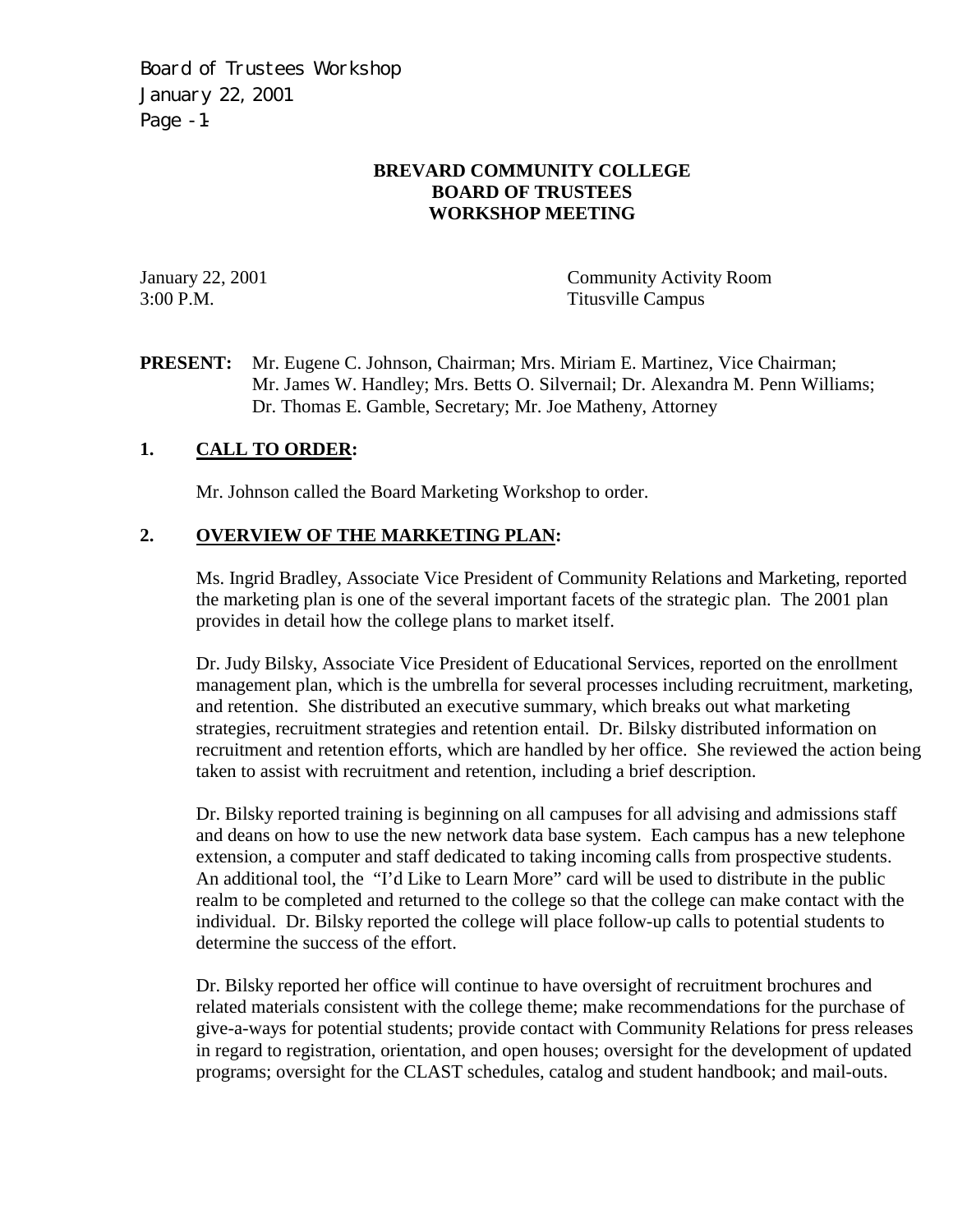Board of Trustees Workshop January 22, 2001 Page -2-

> The college is almost ready to go live with a free e-mail address for every BCC student, which will enable to the college to contact and provide information to the students by e-mail. Dr. Bilsky reported there is now a marketing specialist and a retention coordinator on staff at the college who will be working with all campuses collegewide.

> Ms. Bradley reported before the college embarked on the marketing plan, research was conducted by the Community Relations office and the Millennium Group. Ms. Bradley introduced Mr. Steve Sherbin from the Millennium Group. A copy of the research survey was provided to each Board member which included information from the community survey, student opinion survey, an evaluation of the media and advertising product and evaluation of the current generation system. Ms. Bradley reported, in summary, the research depicted the community is generally pleased with what they are getting from BCC. The college could do better with job placement or publicizing jobs to the community. Ms. Bradley reported information was obtained through telephone or onsite surveys. The student survey indicated they are generally pleased with what they are getting from BCC. Word of mouth, reputation, and location are important areas to the students. The next step in the research is to survey business and industry to determine their training needs and to go into the community to determine if there are some specific program needs not being met by the college. Ms. Bradley reported in the fall she plans to survey students to determine which of the marketing products are working.

Ms. Bradley briefly reviewed the 2001 Marketing Plan goals prepared as a direct result of the research. Also provided in the 2001 Marketing Plan are an Environmental Scan, Marketing Research Study, Marketing Action Plans, Evaluation, Statistical Background, Advertising, Inquiry Tracking and goals for the use of the Web. An end-of-the-year progress report will be provided to Board members.

Dr. Gamble reported it has been determined that historically BCC has spent about half or less on marketing and advertising as peer institutions so there is a clear need to increase this amount. Mrs. Martinez asked if there was any indication of how effective ads have been. Ms. Bradley discussed methods to determine effectiveness of the ads. Dr. Bilsky reported included on the SIRF card is a question on how the student heard about BCC which would assist in this effort. Dr. Gamble reported the telephone research completed identified *Florida Today* as a key source for information. The Millennium Group recommended BCC focusing almost all of the newspaper ads in *Florida Today.* Ms. Bradley will be providing a comprehensive marketing product survey in the fall. Of the students surveyed, 45% said the college's web page influenced them and created an awareness of BCC. It was decided to have the web page set the tone of the other advertisement BCC will do which is visual. The spirit line the marketing work group developed is "Dream, Think, Become." This replaces "A Place to Grow." Ms. Bradley introduced Mr. Frank Billings, Director, Web Technologies, who provided a demonstration of the college's new web site.

Mr. Billings reported on the use of the web and its development through new technologies and implementation for the purpose of advancing the college's mission. He reviewed plans to implement web services using the Banner Web and other software solutions that provide Internet